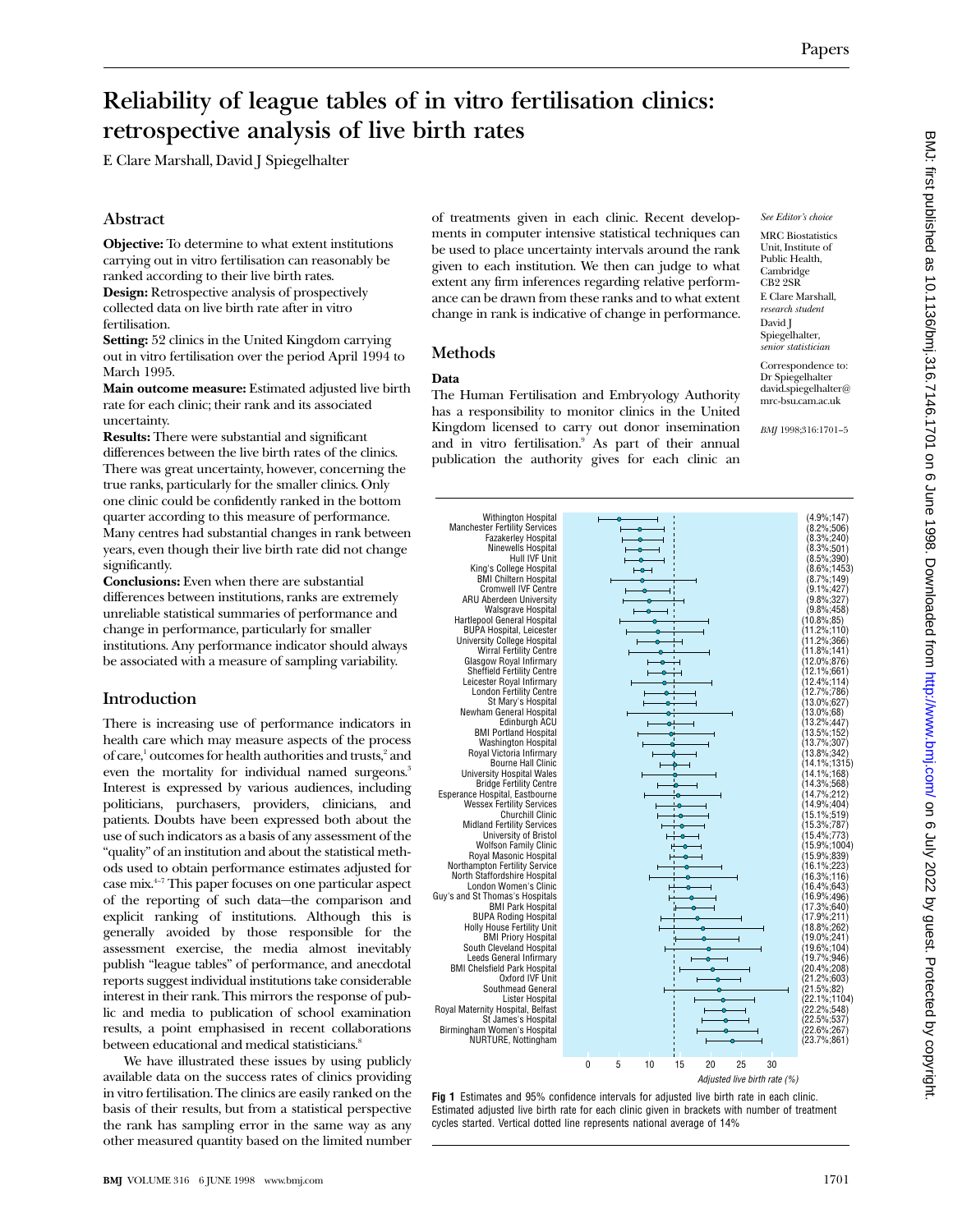

**Fig 2** Median and 95% confidence intervals for rank of each clinic. Estimated adjusted live birth rate for each clinic given in brackets with number of treatment cycles started. Dashed vertical lines divide clinics into quarters according to rank

adjusted live birth rate per treatment cycle started, where the adjustment is intended to take account of the mix of patients treated by the clinic by using factors such as age, cause of infertility, number of previous treatment cycles, and so on. The analysis is based on a logistic regression analysis of all in vitro fertilisation treatments given in the United Kingdom in the relevant year, which also provides a 95% confidence interval for each adjusted live birth rate. Adjusted live birth rates per egg collection and per embryo transfer are also provided but are not analysed here. Success rates per patient would also be of interest, although success rates per cycle are possibly more relevant for purchasing decisions.

#### **Statistical methods**

We first compared graphically the most recent available data<sup>9</sup> on the adjusted live birth rate for each clinic with the national average, plotting the clinics in rank order. The uncertainty associated with the ranks was then calculated by using the simulation procedure described in the appendix. We also carried out a multilevel analysis in which each clinic's live birth rate was treated as if drawn from some underlying population,<sup>8</sup>

but because of the substantial numbers of cases per clinic this analysis had little influence and is not shown here.

Changes in the adjusted live birth rates were calculated for 47 centres that appeared in both the 1995 report (covering cycles started in the period April 1993 to March  $1994)$ <sup>10</sup> and the 1996 report (covering cycles started in the period April 1994 to March 1995).<sup>9</sup> Approximate 95% confidence intervals for these changes were calculated by taking the variance of the difference in two proportions to be the sum of the variances of the annual estimates and the results contrasted with the observed changes in rank between the two years.

### **Results**

In July 1996 the Human Fertilisation and Embryology Authority reported on 25 730 in vitro fertilisation treatments carried out in 52 clinics over the period from April 1994 to March 1995, providing data on live births up to December 1995.<sup>9</sup> An overall live birth rate of 14.5% was found. Figure 1 shows the estimated adjusted live birth rate for each of the 52 clinics, together with the associated 95% confidence interval as provided in the published report. The dotted vertical line represents the national average. A common procedure is to identify a particular institution for further review if the interval surrounding their estimate of performance does not include the national average.<sup>3</sup> Under this rationale 18 clinics would be picked out: eight for having "significantly" low adjusted live birth (success) rates and 10 for having "significantly" high success rates.

Figure 2 shows the point estimates and 95% confidence intervals for the ranks associated with these success rates (the higher the rank the better). The intervals are generally wide, illustrating the great uncertainty associated with the ranks. The 18 "significantly" outlying clinics can all be confidently placed in either the top or bottom half of the table, although we can conclude that only one clinic is in the lower quarter and five are in the upper quarter.

The influence of sample size is clear: King's College Hospital (1453 treatments) is ranked fifth from the bottom and is the only clinic that can confidently be placed in the bottom quarter, whereas Southmead General Hospital, sixth from the top with a success rate of 21.5% on only 82 treatments, cannot even be confidently placed in the top half.

For clinics placed in the middle the rankings are particularly unreliable, even if the clinics have carried out a large number of treatments. Bourne Hall is ranked 25th from the bottom with 14.1% success rate from 1315 treatments, but the "true" rank has a 95% confidence interval ranging from 15th to 36th from the bottom.

Figure 3 shows the change in adjusted live birth rate between two successive years, with its associated 95% confidence interval. A comparison of these intervals with the line of "no change" shows that three clinics have significantly declined and two have improved. Substantial changes in rank are not necessarily indicative of convincing change in performance: with only two exceptions, changes in rank of up to 23 places are not associated with a significant improvement or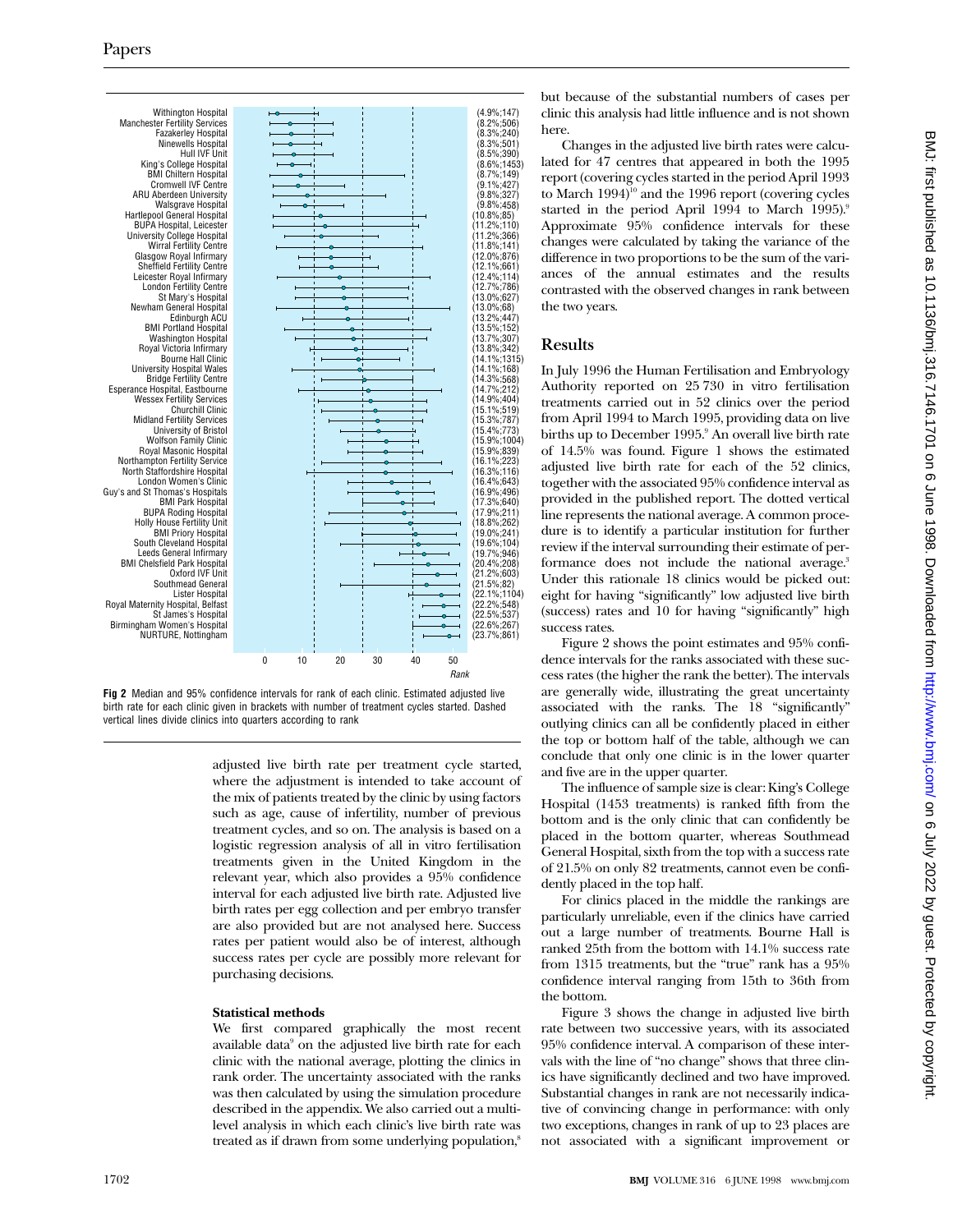BMJ: first published as 10.1136/bmj.316.7146.1701 on 6 June 1998. Downloaded from http://www.bmj.com/ on 6 July 2022 by guest. Protected by copyright ms, 2022 by guest. Protected by copyright. Protect as 10.101010 on 6 July 2022 by guest. Published as 10.1146.1716. <http://www.bmj.com/> BMJ on 6 July 2022 pMJ: first published by copyright.

decline in adjusted live birth rate. For example, Sheffield Fertility Centre's adjusted live birth rate had a non-significant fall of 4.2% but led to a drop of 22 places in the rankings. The three clinics that rose or fell by more than 23 places, however, could be confidently said to have changed performance.

The rank correlation between the rankings in the two years was  $0.65$  (P < 0.001), showing a reasonably strong consistency in the order.

### **Discussion**

In their recent commentary on the Pennsylvania system for publishing mortalities for coronary artery bypass grafts specific to individual surgeons, Schneider and Epstein identified three major problems associated with such performance indicators: inadequate adjustment for pre-existing risk, manipulation of data, and the concentration on a single outcome measure such as mortality.<sup>7</sup> All these are vital points. The Human Fertilisation and Embryology Authority system has been criticised by Professor Robert Winston for insufficient adjustment for risk,<sup>11</sup> although they are careful to emphasise that "live birth rates only give a general guide and you should discuss with the clinic the likelihood of success in your own particular circumstances" and that "it is important to remember that the other issues mentioned in this guide should also be fully considered before any decision is made about which clinic to attend."

Even if all these considerations were taken care of, however, the basic issue of statistical variability remains an essential and often underplayed aspect of the reporting and interpretation of performance indicators. An extreme example is BUPA Hospital in Norwich, which was identified in the *BMJ* as having the worst performance in 1993-4 with no live births, but this was based on only 22 treatments.<sup>11</sup> The Human Fertilisation and Embryology Authority follows the good example set by the New York State Department of Health<sup>3</sup> and the Scottish Office<sup>2</sup> in attempting to adjust for risk factors and in providing confidence intervals for the main outcome measure. Nevertheless, it is clear that any attempt at using ranks either to compare clinics or summarise change over time may be seriously misleading even when, as in this example, there are substantial differences between institutions. This is only to be expected as most institutions have overlapping intervals and hence precision in ranking is rarely obtainable, particularly for smaller institutions. The strength of recent statistical developments is to

#### **Key messages**

- + Institutional ranks are extremely unreliable statistical summaries of performance
- Institutions with smaller numbers of cases may be unjustifiably penalised or credited in comparison exercises
- + Additional statistical analysis may help to identify the few institutions worthy of review
- + Any performance indicator should always have an associated statistical sampling variability



**Fig 3** Estimates and 95% confidence intervals for change in adjusted live birth rate for cycles started between April 1993 and March 1994 compared with those started between April 1994 and March 1995. Observed change in adjusted live birth rate from 1994 to 1995 and accompanying change in rank is shown in brackets

quantify this lack of precision and hence emphasise the caution with which any "league tables" must be treated.

Our message is not intended to be entirely negative. Schneider and Epstein argue that simplistic reliance on performance indicators can lead to defensive medicine in which higher risk patients may suffer.<sup>7</sup> Perhaps additional statistical analysis would help to avoid this unintended consequence of what should be an open and honest appraisal of outcomes.

Contributors: ECM and DJS jointly developed the ideas, carried out the computations, and wrote the paper. They are both guarantors of the study.

Funding: ECM was funded by a Medical Research Council research studentship.

Conflict of interest: None.

#### **Appendix**

#### **Simulation methods for obtaining intervals for ranks**

We shall illustrate the principles of the simulation method through a simple example. Suppose we observe just three clinics, labelled A, B, and C, which, respectively, have success rates (with 95% confidence intervals) of 4% (3% to 5%), 5% (3% to 7%), and 6% (3% to 10%). The relative plausibility of the underlying true success rate for each clinic might be represented by an appropriate normal distribution as on the left of the figure—for example, the distribution for clinic A has a mean of 4% and an SD of 0.5%. These distributions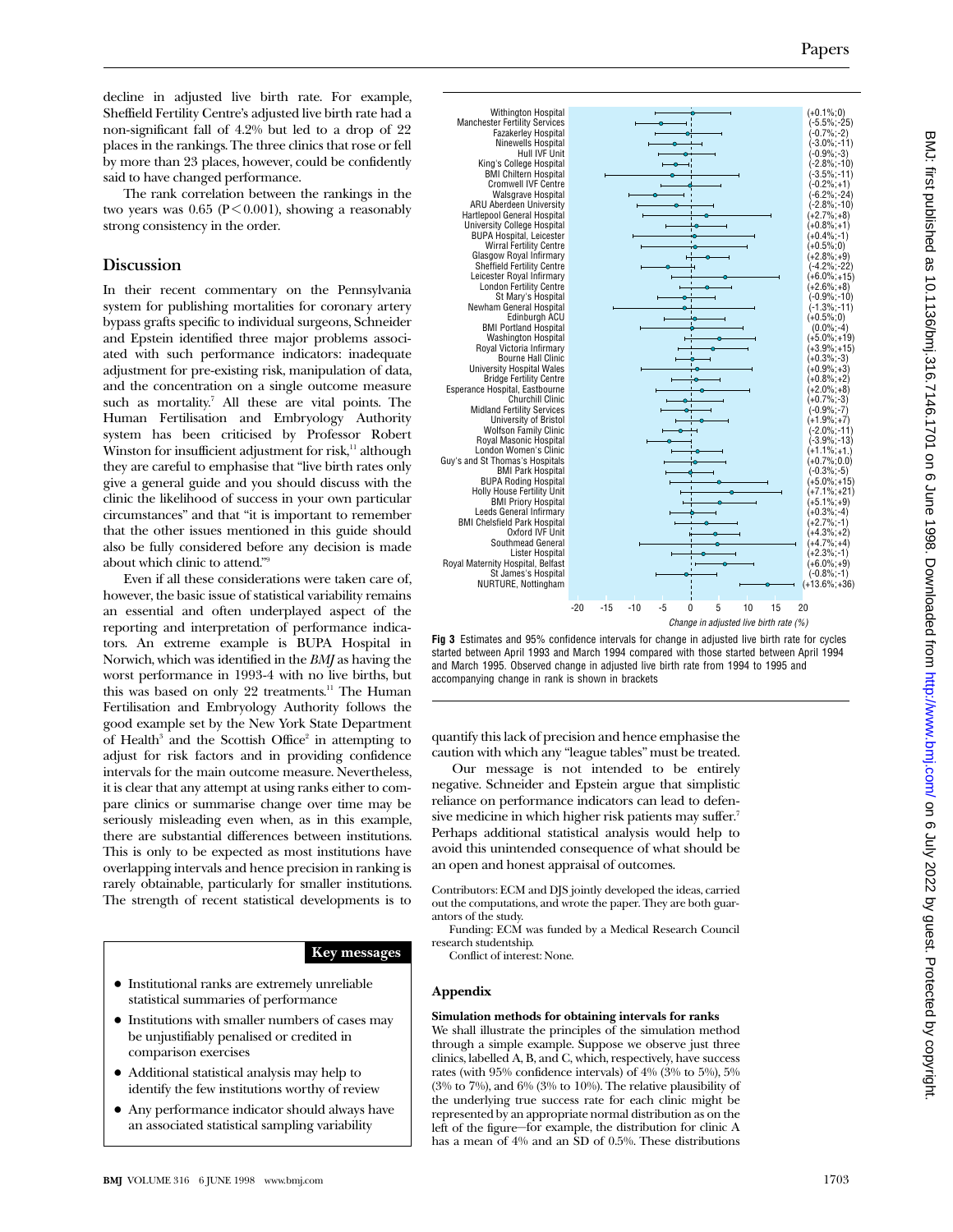could be given a Bayesian interpretation, $12$  although no subjective judgment has gone into their calculation.

For each clinic a random "true rate" can be successively drawn from that clinic's distribution—for example, the chance of drawing a value of, say, 5.00 for clinic A is proportional to the height of the distribution for clinic A at rate = 5.00. The first draws are shown in the table, in which values of 4.69, 6.36, and 7.85 were obtained for clinics A, B, and C, respectively. These random draws can then be ranked, as shown in the right hand side of the table. The process is known as an iteration and is then repeated; the next set of simulated success rates show that clinic C is ranked middle and clinic B is highest. Such reversals are to be expected given the clear overlap of the distributions. The simulation should be run sufficiently long to ensure adequate accuracy of the conclusions; in our case 10 000 iterations, with the final iteration producing values of 3.82, 3.84, and 5.46. For each clinic we then have 10 000 simulated ranks—for example, clinic A was ranked lowest on 7372 (74%) iterations, between B and C on 1727 (17%) iterations, and highest on 901 (9%). The distribution of these simulated ranks is shown on the right of the figure. The true rank of clinic B is even more uncertain than that of A as it ranked as the middle clinic on only 55% occasions. Thus we can conclude that there is a 9% chance that the top clinic is clinic A, a 21% chance it is clinic B, and a 70% chance it is clinic C.

When this procedure is carried out for larger numbers of clinics the resulting distributions of ranks have to be summarised in a simple way. In our case we carried out 10 000 iterations and then for each clinic ordered the 10 000 simulated ranks. We then identified the median rank (that is, position 5000) and a 95% confidence interval (the distance between those ranks in position 250 and 9750). These are reported in figure 2.

This computationally demanding simulation is known as a Monte Carlo procedure because of its explicit reliance on large numbers of random draws and is used in preference to



Left: distributions showing relative probability of possible true values for success rate of three fictional clinics. Right: distributions showing relative probability of possible true ranks of three clinics—these distributions are obtained empirically by successively sampling from distributions on left and ranking results

Plausible success rates for three clinics, as simulated from distributions shown in figure. These simulated rates are then ranked and those ranks recorded. Empirical proportions based on 10 000 iterations are shown in figure as estimates of probabilities of "true rank" of each clinic

| <b>Iteration</b> | Simulated success rate |          |          | Simulated rank |          |                      |
|------------------|------------------------|----------|----------|----------------|----------|----------------------|
|                  | Clinic A               | Clinic B | Clinic C | Clinic A       | Clinic B | Clinic C             |
|                  | 4.69                   | 6.36     | 7.85     |                |          | 3                    |
| っ                | 4.01                   | 5.71     | 5.00     |                | 3        | 2                    |
| .                | $\ddot{\phantom{0}}$   |          |          |                |          |                      |
| .                | $\ddot{\phantom{0}}$   |          |          |                |          | $\ddot{\phantom{0}}$ |
| 10 000           | 3.82                   | 384      | 5.46     |                |          | 3                    |

approximation formulas $13$  as it easily handles varying numbers of cases per clinic. In more complex statistical models it is necessary to use a more sophisticated method known as the Markov chain Monte Carlo (MCMC); this could, for example, take account of the clinics sharing some common source of uncertainty, such as the true extent to which success rates should be adjusted for age. Modern computer power has meant that Markov chain Monte Carlo methods are now feasible for increasingly large problems and are starting to have a dramatic effect on the practice of statistics in difficult contexts.14 Recent published medical examples focus on challenging issues such as temporal models for changes in childhood immunity,15 allowing for measurement error in epidemiological studies,16 spatial variation in mosquitoes in malarial areas,17 and in meta-analysis of the effects of environmental tobacco smoke.<sup>1</sup>

The simulations were performed with the BUGS software,<sup>19</sup> although similar analyses could be carried out with other statistical packages and possibly even with more advanced spreadsheet programs.

- 1 NHS Executive. *The NHS performance guide 1994-1995.* Leeds: NHS Executive, 1995.
- 2 Clinical Resource and Audit Group. *Clinical outcome indicators 1994.* Edinburgh: Clinical Resource and Audit Group, 1995.
- 3 New York State Department of Health. *Coronary artery bypass surgery in New York State, 1992-1994.* New York: New York State Department of Health, 1996.
- 4 DuBois RW, Rogers WH, Moxley JH, Draper D, Brook RH. Hospital inpa-
- tient mortality. Is it a predictor of quality? *N Engl J Med* 1987;317:1674-80. 5 Jencks SF, Daley J, Draper D, Thomas N, Lenhart G, Walker J. Interpreting hospital mortality data. The role of clinical risk adjustment. *JAMA* 1988;260:3611-6.
- 6 McKee M, Hunter D. Mortality league tables: Do they inform or mislead? *Qual Health Care* 1995;4:5-12.
- 7 Schneider EC, Epstein AM. Influence of cardiac-surgery performance reports on referral practices and access to care. *N Engl J Med* 1996;335:251-6.
- 8 Goldstein H, Spiegelhalter DJ. League tables and their limitations: statistical issues in comparisons of institutional performance. *J R Stat Soc Series A* 1996;159:385-443.
- 9 Human Fertilisation and Embryology Authority. *The patients' guide to DI and IVF clinics.* London: Human Fertilisation and Embryology Authority, 1996.
- 10 Human Fertilisation and Embryology Authority. *Patients' guide to DI and IVF clinics*. London: Human Fertilisation and Embryology Authority, 1995.
- 11 Dillner L. Infertility clinics show variation in success. *BMJ* 1995;311:1041. 12 Lilford RJ, Braunholtz D. The statistical basis of public policy: a paradigm
- shift is overdue. *BMJ* 1996;313:603-7. 13 Laird NM, Louis TA. Empirical Bayes ranking methods. *J Educat Stat* 1989;14:29-46.
- 14 Gilks WR, Richardson S, Spiegelhalter DJ. *Markov chain Monte Carlo*
- methods in practice. New York: Chapman Hall, 1996.<br>15 Coursaget P, Yvonnet B, Gilks WR, Wang CC, Day NE, Chiron JP, et al. Scheduling of revaccinations against hepatitis B virus. *Lancet* 1991;337:1180-3.
- 16 Jordan P, Brubacher D, Tsugane S, Tsubono Y, Gey KF, Moder U. Modelling of mortality data from a multi-centre study in Japan by means of Poisson regression with error in variables. *Int J Epidemiol* 1997;26:501-7.
- 17 Hii JLK, Smith T, Mai A, Mellor S, Lewis D, Alexander N, et al. Spatial and temporal variation in abundance of Anopheles (Diptera: Culicidae) in a malaria endemic area in Papua New Guinea. *J Med Entomol* 1997;34:193- 205.
- 18 Tweedie RL, Scott DJ, Biggerstaff BJ, Mengersen KL. Bayesian meta-analysis, with application to studies of ETS and lung-cancer. *Lung Cancer* 1996;14:171-94.
- 19 Spiegelhalter DJ, Thomas A, Best NG, Gilks WR. *BUGS: Bayesian inference using Gibbs sampling*. Version 0.50. Cambridge: MRC Biostatistics Unit, 1995.
	- *(Accepted 17 December 1997)*